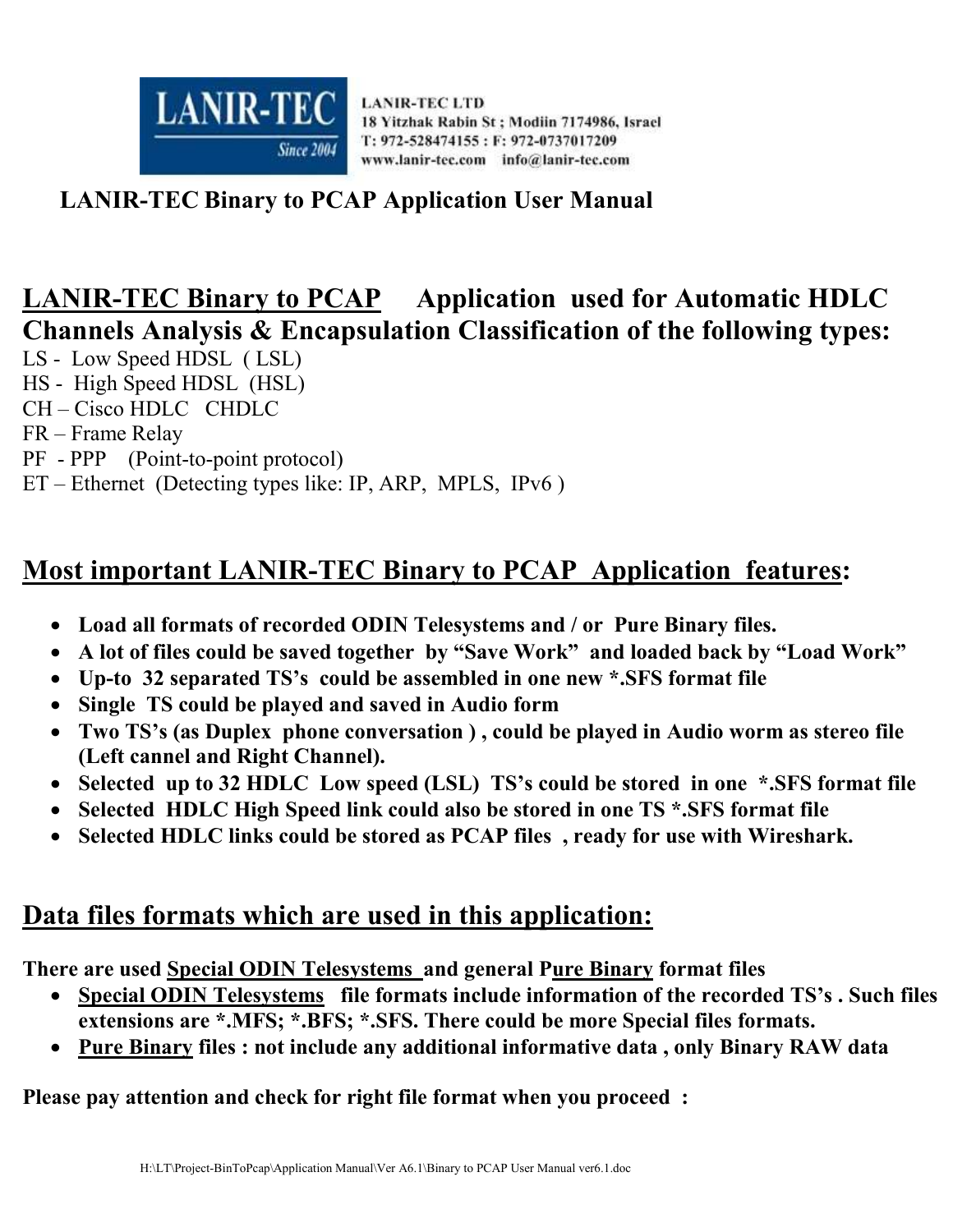

 **"File -> Convert pure binary file to BFS format "** 

## **Abbreviations used in this Application**

| DF.       |                        | Double Frame Format                                          | f.        | All zero                |
|-----------|------------------------|--------------------------------------------------------------|-----------|-------------------------|
| <b>MF</b> |                        | Multi Frame format                                           | ×         | No File recorded        |
| ET        | <b>Ethernet format</b> |                                                              |           | All ones                |
| <b>CH</b> |                        | Cisco HDLC format                                            | PI        | <b>PCM Idle Format</b>  |
| FR.       |                        | Frame relay format                                           | <b>HS</b> | <b>HDLC Idle Format</b> |
| VO.       |                        | Different random numbers of<br>unknown format, usually voice | HU        | Unknown HDLC<br>format  |
| FX        | Fax present in file    |                                                              |           |                         |
| <b>PF</b> |                        | PPP encapsulation format                                     |           |                         |
| LS.       | <b>LSL</b>             | MTP2 Low speed HDLC                                          |           |                         |
| HS.       | HS.                    | MTP2 High speed<br><b>HDLC</b>                               |           |                         |
| HS.       |                        | MTP2 High speed<br><b>HDLC</b><br>HSL merged format          |           |                         |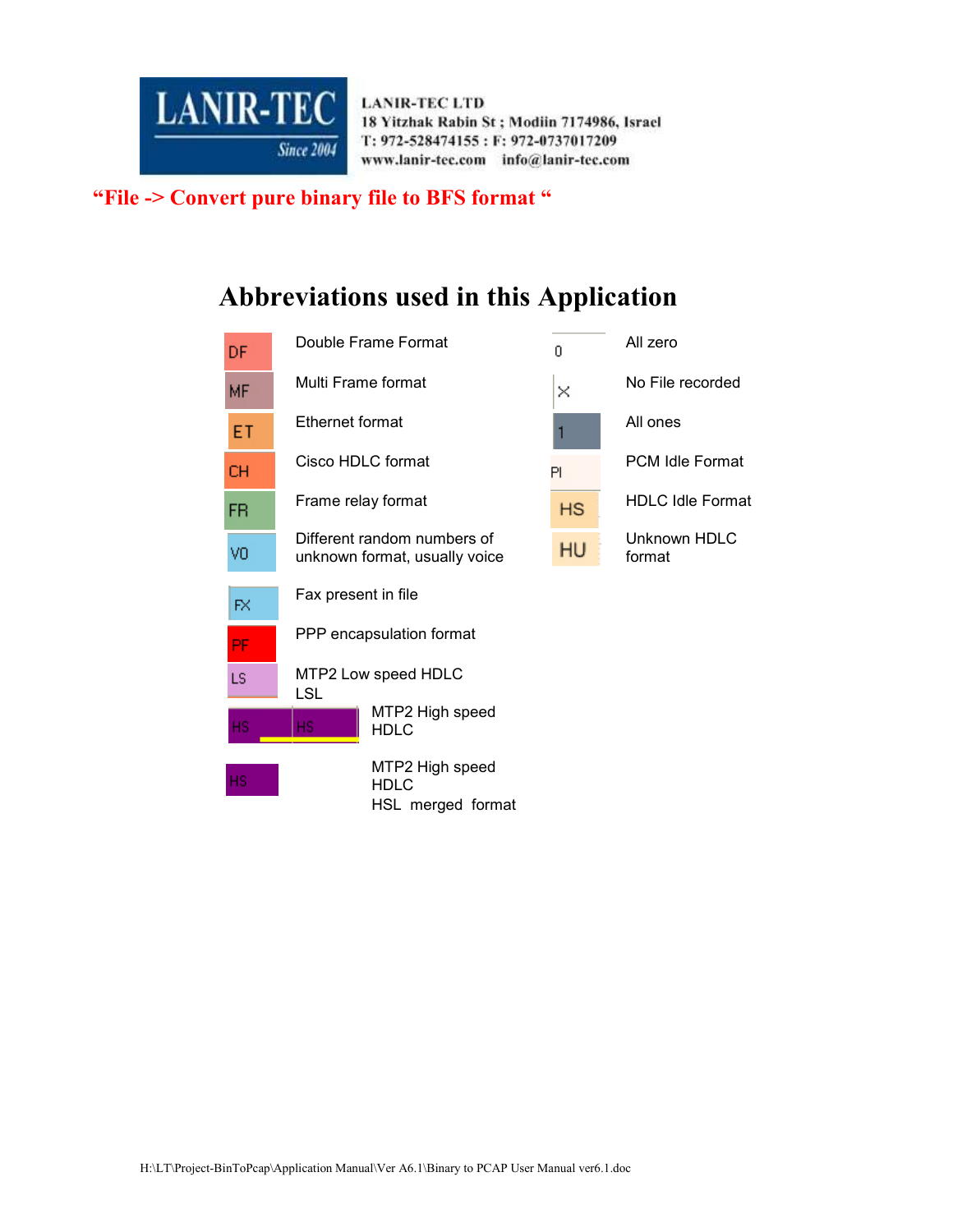

## **Open recorded files:**

| <b>E- Lanir-Tec PCAP Decoder ver:1.0.0.6</b>       |              |          |           |           |          |                |          |    |                   |          |          |                   |          |          |          |    |          |          |          |          |          |          |          |    |          |          |          |          |          | m        |          |          |
|----------------------------------------------------|--------------|----------|-----------|-----------|----------|----------------|----------|----|-------------------|----------|----------|-------------------|----------|----------|----------|----|----------|----------|----------|----------|----------|----------|----------|----|----------|----------|----------|----------|----------|----------|----------|----------|
| File<br>Save options                               | Preferences  |          |           |           |          |                |          |    |                   |          |          |                   |          |          |          |    |          |          |          |          |          |          |          |    |          |          |          |          |          |          |          |          |
| Filename                                           | $\mathbf{0}$ |          |           |           |          | 5              |          |    | 8                 | 9        | 10       |                   | 12       | 3        | 14       | 15 | 16       | 17       | 18       | 19       | 20       | 21       | 22       | 23 | 24       | 25       | 26       | 27       | 28       | 29       | 30       | 31       |
| 1_RAW.bfs                                          | LS           | X        | ×         | ×         | ×        | X              | X        | ΙX | $\times$          | $\times$ | Χ        | X                 | X        | X        | $\times$ | X  | X        | ×        | X        | ×        | X        | $\times$ | X        | X  | X        | X        | Χ        | $\times$ | $\times$ | ×        | ×        | X        |
| links 1-2.mfs                                      | DF           | LS       | <b>LS</b> | <b>LS</b> | LS       |                |          |    |                   |          |          |                   |          |          |          |    |          |          |          |          |          |          |          |    |          |          |          |          |          |          |          |          |
| LSL_TS16_Voice_TS5.bfs                             | DF           | U        | U         | U         | U        | V <sub>0</sub> | IU.      | U  | U                 | U        | U        | V <sub>0</sub>    | ΙU       | U        | U        | Ü  | LS       | U        | U        | $\cup$   | U        | U        | U        | U  | U        | U        | U        | U        | U        | U        | U        | L        |
| HSL_framed_E1.bfs                                  | MF           |          |           |           |          |                |          |    |                   |          |          |                   |          |          |          |    |          |          |          |          |          |          |          | ыs |          | a e      |          |          |          |          |          |          |
| HSL_unframed_E1.bfs                                | $\times$     |          |           |           |          |                |          |    |                   |          |          |                   |          |          |          |    |          |          |          |          |          |          |          |    |          |          |          |          |          |          |          |          |
| fr1.bfs                                            | <b>FR</b>    | $\times$ | X         | $\times$  | $\times$ | $\times$       | $\times$ | X  | $\times$          | $\times$ | $\times$ | $\times$          | $\times$ | $\times$ | $\times$ | X  | $\times$ | ×        | ×        | X        | $\times$ | ΙX       | $\times$ | X  | $\times$ | $\times$ | $\times$ | $\times$ | $\times$ | $\times$ | X        | X        |
| eth.bfs                                            | ET           | $\times$ | $\times$  | $\times$  | $\times$ | $\times$       | $\times$ | ΙX | $\mathsf{\times}$ | $\times$ | $\times$ | $\mathsf{\times}$ | $\times$ | $\times$ | $\times$ | X  | $\times$ | $\times$ | $\times$ | $\times$ | $\times$ | $\times$ | $\times$ | X  | $\times$ | $\times$ | $\times$ | $\times$ | $\times$ | $\times$ | $\times$ | $\times$ |
| ppp_1TS.bfs                                        | 咋            | ΙX       | X         | ×         | X        | ×              | X        | X  | X                 | X        | X        | X                 | X        | $\times$ | $\times$ | ×  | X        | X        | X        | ×        | X        | $\times$ | X        | X  | $\times$ | X        | $\times$ | $\times$ | X        | X        | X        | X        |
| E:\Project-GSM-pcap\Application Manual\ppp_1TS.bfs |              |          |           |           |          |                |          |    |                   |          |          |                   |          |          |          |    |          |          |          |          |          |          |          |    |          |          |          |          |          |          |          | SH.      |

To open any ODIN formatted file ( mfr, sfs, bfs, etc ) : Click on the "Open ODIN "

To open any non ODIN file (pure binary file ): Click on the "File -> Convert selected TS's to SFS format" , select the file and press "OPEN" , type TS's quantity recorded in source binary file and press "OK" (with selecting number of TS's) or "Continue" – for automatically building 32TS's file.

## **Load/Save work (\*.lwf files )**

If you loaded one or more binary files – all of them could be stored into one textual collecting "Work" file.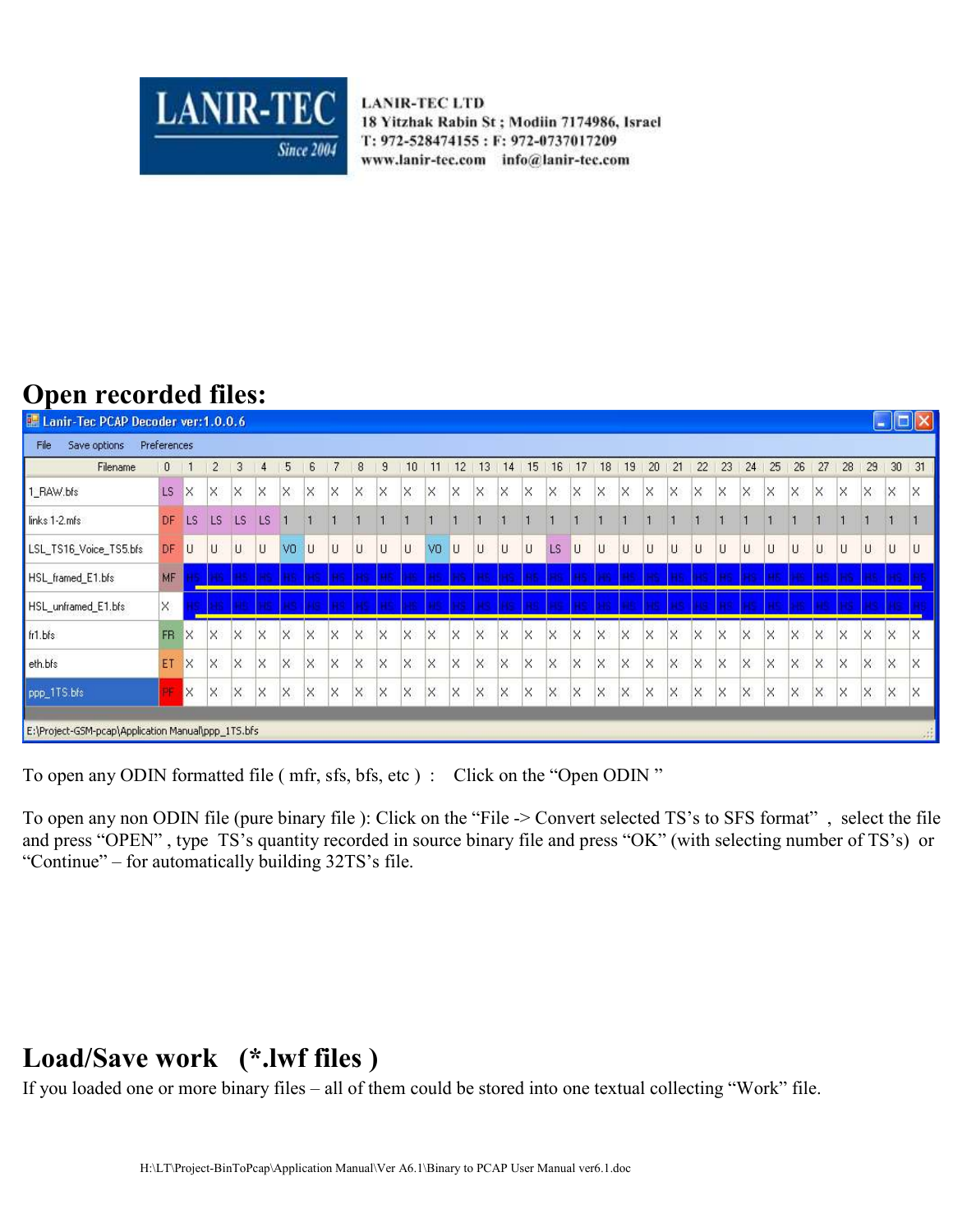

To store it – press on Menu "**File- > Save Work**".

To load the "Work" file back – press on "**File- > Load work**"

"Work" file was stored in \*.lwf format. To check/change the "Work" , use regular Notepad program. Editing was important if folders details changed.

# **Run Audio Waveforms (Mono and Stereo)**

**To play any single TS :** 

| Lanir-Tec PCAP Decoder ver: 1.0.0.12 |          |   |                |    |     |   |             |                          |   |   |    |    |
|--------------------------------------|----------|---|----------------|----|-----|---|-------------|--------------------------|---|---|----|----|
| Preferences<br>File<br>Save options  |          |   | Help           |    |     |   |             |                          |   |   |    |    |
| Filename                             | $\sim$ 0 |   | $\overline{c}$ | 3  | 4   | 5 | 6           | $\overline{\mathcal{L}}$ | 8 | 9 | 10 | 11 |
| sadsong elton 5-10sec.bfs            | ×        | × | X              | ٧O | 3.2 |   |             |                          |   |   |    | ×  |
|                                      |          |   |                |    |     |   |             | Show Audio Waveform      |   |   |    |    |
| tango13 coctai-10sec.bfs             | ×        | × | ×              | VO |     |   | Show Bitmap |                          |   |   |    | ×  |
|                                      |          |   |                |    |     |   | Save PCAP   |                          |   |   |    |    |
|                                      |          |   |                |    |     |   | Save WAV    |                          |   |   |    |    |
|                                      |          |   |                |    |     |   |             |                          |   |   |    |    |

Select TS by pressing Right Mouse Button , Press on Mouse Right button and select the "Show Audio Waveform "

#### **Activate the Sound play -Single TS case:**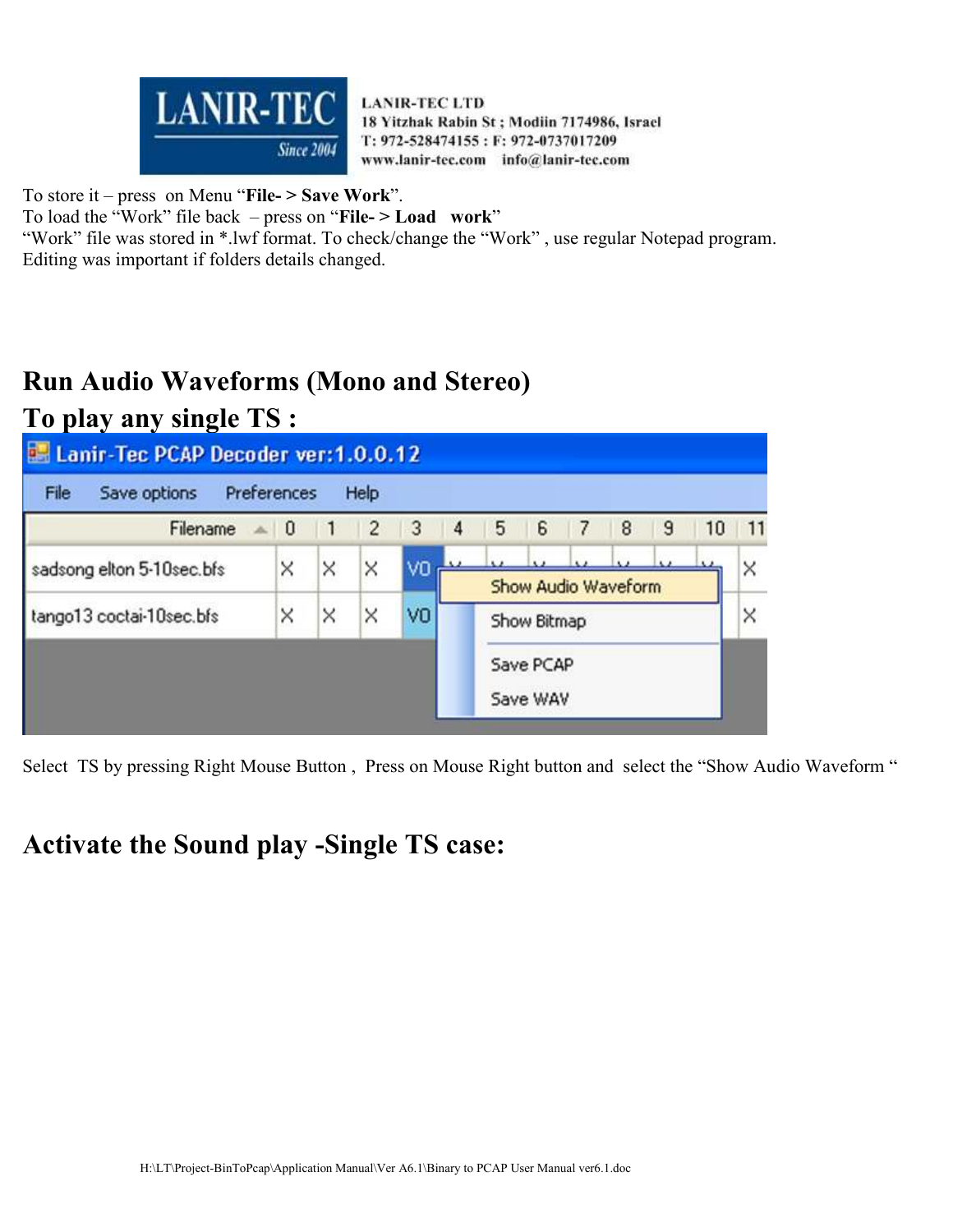| <b>LANIR-TEC</b><br><b>Since 2004</b>                                                                                                                                                                                             | <b>LANIR-TEC LTD</b><br>18 Yitzhak Rabin St; Modiin 7174986, Israel<br>T: 972-528474155: F: 972-0737017209<br>www.lanir-tec.com info@lanir-tec.com |        |         |    |    |    |  |
|-----------------------------------------------------------------------------------------------------------------------------------------------------------------------------------------------------------------------------------|----------------------------------------------------------------------------------------------------------------------------------------------------|--------|---------|----|----|----|--|
| Wave View                                                                                                                                                                                                                         |                                                                                                                                                    |        |         |    |    |    |  |
|                                                                                                                                                                                                                                   |                                                                                                                                                    |        |         |    |    |    |  |
| المصرية بن المواطنة ال <sup>منت</sup> لية وكالم المواطنة المواطنة المواطنة المواطنة المواطنة المواطنة المواطنة.<br>ويمكنك المواطنة المواطنة المواطنة المواطنة المواطنة المواطنة والمواطنة المواطنة المواطنة المواطنة المواطنة الم |                                                                                                                                                    |        |         |    |    |    |  |
| Archive back-Up\LANIR-TEC (Ext)\Companies\Odin+\ODIN Data Demo\Playlist\sadsong elton 5-10sec.bfs ---->                                                                                                                           |                                                                                                                                                    |        |         |    |    |    |  |
| Left mouse button to play. Use Right mouse button to save as WAV.                                                                                                                                                                 |                                                                                                                                                    |        |         |    |    |    |  |
| Lanir-Tec PCAP Decoder ver:1.0.0.12                                                                                                                                                                                               |                                                                                                                                                    |        |         |    |    |    |  |
| Save options<br>Preferences<br>le.<br>Help:                                                                                                                                                                                       |                                                                                                                                                    |        |         |    |    |    |  |
| $\overline{2}$<br>з<br>Filename<br>- 0<br>4                                                                                                                                                                                       | 5<br>6                                                                                                                                             | 7<br>8 | 9<br>10 | 11 | 12 | 13 |  |

H:V

| File<br>Save options      | Preferences |          | Help           |                |                |          |                         |          |          |                     |                 |          |          |          |          |          |
|---------------------------|-------------|----------|----------------|----------------|----------------|----------|-------------------------|----------|----------|---------------------|-----------------|----------|----------|----------|----------|----------|
|                           |             |          |                |                |                |          |                         |          |          |                     |                 |          |          |          |          |          |
| Filename                  | $= 0$       | -1       | $\overline{2}$ | $\overline{3}$ | $\overline{4}$ | 5        | -6                      | 7        | 8        | 9                   | 10 <sup>1</sup> | 11       | 12       | 13       | 14       | 15       |
| sadsong elton 5-10sec.bfs | $\times$    | $\times$ | $\times$       | V <sub>0</sub> | <b>x</b>       | $\times$ | $\overline{\mathsf{x}}$ | $\times$ | $\times$ | $\overline{\times}$ | $\times$        | $\times$ | $\times$ | $\times$ | $\times$ | $\times$ |

Select the TS, Press on the Mouse Left button on the Play Start Point and drag it till End Point of the Play. The play sector will be colored in Yellow and will start the Play.

**Dealers** Hill

#### **Activate the Sound play on 2xTS's-Stereo case:**

| <b>Wave View</b>                                                                                                                                                                                   |              |   |                |                |          |    |                |          |          |   |    |    |    |          |    |          |    |          |          |          |          |          |    |             |          |          |          |          |          |          |                                                     |
|----------------------------------------------------------------------------------------------------------------------------------------------------------------------------------------------------|--------------|---|----------------|----------------|----------|----|----------------|----------|----------|---|----|----|----|----------|----|----------|----|----------|----------|----------|----------|----------|----|-------------|----------|----------|----------|----------|----------|----------|-----------------------------------------------------|
|                                                                                                                                                                                                    |              |   |                |                |          |    |                |          |          |   |    |    |    |          |    |          |    |          |          |          |          |          |    |             |          |          |          |          |          |          |                                                     |
| H:\Archive back-Up\LANIR-TEC (Ext)\Companies\Odin+\ODIN Data Demo\Playlist\salsa coctail-10sec.bfs ----> TS3                                                                                       |              |   |                |                |          |    |                |          |          |   |    |    |    |          |    |          |    |          |          |          |          |          |    |             |          |          |          |          |          |          |                                                     |
|                                                                                                                                                                                                    |              |   |                |                |          |    |                |          |          |   |    |    |    |          |    |          |    |          |          |          |          |          |    | $\boxed{9}$ |          |          |          |          |          |          |                                                     |
|                                                                                                                                                                                                    |              |   |                |                |          |    |                |          |          |   |    |    |    |          |    |          |    |          |          |          |          |          |    |             |          |          |          |          |          |          |                                                     |
| H:\Archive back-Up\LANIR-TEC (Ext)\Companies\Ddin+\DDIN Data Demo\Playlist\wonderfukguy jazz peterson-10sec.bfs ----> TS3<br>Use Left mouse button to play. Use Right mouse button to save as WAV. |              |   |                |                |          |    |                |          |          |   |    |    |    |          |    |          |    |          |          |          |          |          |    |             |          |          |          |          |          |          |                                                     |
| by act. Ford                                                                                                                                                                                       |              |   |                |                |          |    | <b>Incheso</b> |          |          |   |    |    |    |          |    |          |    |          |          |          |          |          |    |             |          |          |          |          |          |          |                                                     |
| <b>E.</b> Lanir-Tec PCAP Decoder ver: 1.0.0.12                                                                                                                                                     |              |   |                |                |          |    |                |          |          |   |    |    |    |          |    |          |    |          |          |          |          |          |    |             |          |          |          |          |          |          | $\overline{\phantom{a}}$ . $\overline{\phantom{a}}$ |
| Preferences<br>Save options<br>File                                                                                                                                                                |              |   | Help           |                |          |    |                |          |          |   |    |    |    |          |    |          |    |          |          |          |          |          |    |             |          |          |          |          |          |          |                                                     |
| Filename                                                                                                                                                                                           | $\mathbf{0}$ |   | $\overline{2}$ | 3              |          | 5. |                |          | 8        | 9 | 10 | 11 | 12 | 13       | 14 | 15       | 16 | 17       | 18       | 19       | 20       | 21       | 22 | 23          | 24       | 25       | 26       | 27       | 28       | 29       | 30                                                  |
| salsa coctail-10sec.bfs                                                                                                                                                                            | X            | X | $\times$       | V <sub>0</sub> | l×.      | X  | $\times$       | $\times$ | $\times$ | × | ×  | X  | X  | $\times$ | ×  | $\times$ | ×  | $\times$ | $\times$ | $\times$ | $\times$ | $\times$ | X  | $\times$    | $\times$ | $\times$ | $\times$ | X        | $\times$ | $\times$ | $\times$                                            |
| wonderfukguy jazz peterson-1                                                                                                                                                                       | ×            | × | ×              | VO             | $\times$ | ×  | ×              | $\times$ | $\times$ | × | ×  |    | ×  |          | ×  |          |    | ×        | ×        | $\times$ | ×        | X        | ×  | $\times$    | $\times$ | $\times$ | $\times$ | $\times$ | $\times$ | ×        | $\times$                                            |
|                                                                                                                                                                                                    |              |   |                |                |          |    |                |          |          |   |    |    |    |          |    |          |    |          |          |          |          |          |    |             |          |          |          |          |          |          |                                                     |
| H:\Archive back-Up\LANIR-TEC (Ext)\Companies\Odin+\ODIN Data Demo\Playlist\wonderfukguy jazz peterson-10sec.bfs                                                                                    |              |   |                |                |          |    |                |          |          |   |    |    |    |          |    |          |    |          |          |          |          |          |    |             |          |          |          |          |          |          |                                                     |

Select the 2 x TS's by Holding CNTRL Button , Press on the Mouse Left button on the Play Start Point and drag it till End Point of the Play. The play sector will be colored in Yellow and will start the Play , include Time show. NOTE : both of selected TS's must be Blue colored with white letters.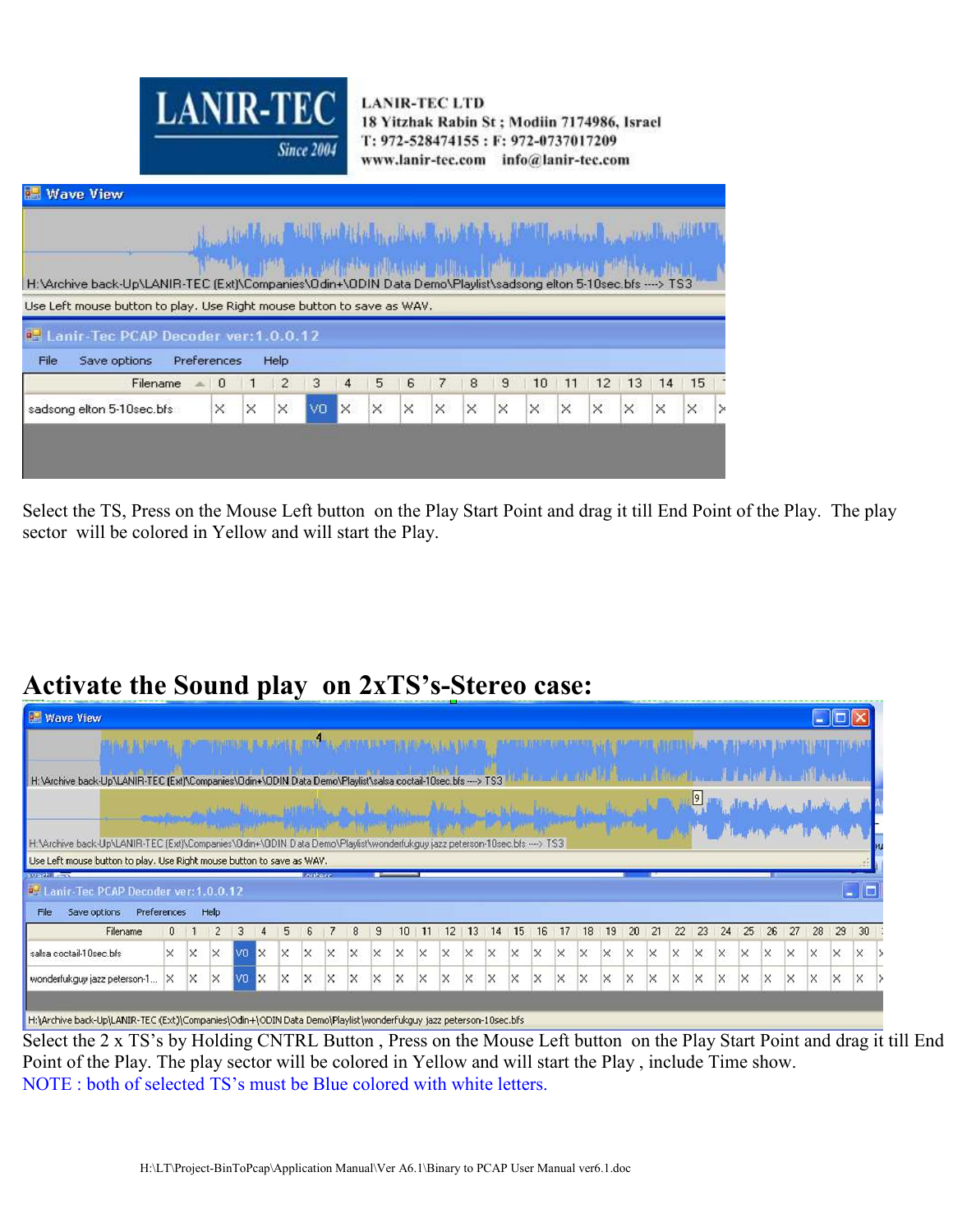

# **Save part of Wav file :**



#### **Play Wav file by using Cool Edit Application (or equivalent)**

## **Play and Save Stereo (2x TS's) Wav file :**

| Save options<br>File                           | Preferences<br>Filename                                                                                                                                                                                           | $\Omega$ | Help<br>$-1$ |                    | 3                            | 4                   |         |         | 7                                       |                | $\overline{9}$ | 10         | 11 | 12 | 13 | 14 | 15          |                 |                      | 18                              | 19 | 20 | 21     | 22  | 23 | 24          | 25 | 26 | 27                                 | 28                         | 29<br>30 <sub>2</sub> | 31    |
|------------------------------------------------|-------------------------------------------------------------------------------------------------------------------------------------------------------------------------------------------------------------------|----------|--------------|--------------------|------------------------------|---------------------|---------|---------|-----------------------------------------|----------------|----------------|------------|----|----|----|----|-------------|-----------------|----------------------|---------------------------------|----|----|--------|-----|----|-------------|----|----|------------------------------------|----------------------------|-----------------------|-------|
| voipcamerbin_T4EC-Board#0-Li                   |                                                                                                                                                                                                                   | DF PL    |              | $\mathbf{2}$<br>PL | PI                           | PI                  | 5<br>PI | 6<br>PI | PI                                      | 8<br>PI        | PI             | PI.        | PI | Pi | P1 | PI | PI          | 16<br><b>LS</b> | 17<br>PI             | <b>VO</b>                       | Pi | PI | PI     | PI. | PI | PI          | PL |    | V3 PL                              | PI                         | P1                    | VO PI |
| Save complete                                  | the state of the financial properties. But the first property is a contrast for                                                                                                                                   |          |              |                    |                              |                     |         |         |                                         |                |                |            |    |    |    |    |             |                 |                      |                                 |    |    |        |     |    |             |    |    | Show Audio Waveform<br>Show Bitmap |                            |                       |       |
| $\overline{6}$                                 | Filk.<br>File                                                                                                                                                                                                     |          |              | View Favorites     |                              | Tools               |         | Help    |                                         |                |                |            |    |    |    |    |             |                 |                      |                                 |    |    |        |     |    |             |    |    | Save WAV                           |                            |                       |       |
| <b>In</b> J<br>avast! Free<br><b>Antivirus</b> | Back -                                                                                                                                                                                                            |          |              |                    |                              |                     | Search  |         |                                         | <b>Folders</b> |                | <b>EFT</b> |    |    |    |    |             |                 |                      |                                 |    |    |        |     |    |             |    |    |                                    |                            |                       |       |
|                                                | Address <b>C</b> temp                                                                                                                                                                                             |          |              |                    |                              |                     |         |         |                                         |                |                |            |    |    |    |    |             |                 |                      |                                 |    |    |        |     |    |             |    |    |                                    | $\sim$                     | ⊢                     | Go    |
| $\mathbf{S}$                                   |                                                                                                                                                                                                                   |          |              |                    |                              | $\hat{\phantom{a}}$ |         | Name.   |                                         |                |                |            |    |    |    |    | <b>Size</b> | Type            |                      |                                 |    |    | Artist |     |    | Album Title |    |    | Year                               |                            | T.,                   | Dur   |
| sparting of                                    | <b>Music Tasks</b><br>Play all                                                                                                                                                                                    |          |              |                    | $\left( \circledast \right)$ |                     |         |         | $E$ T518 + T526.bd<br>E T518 + T526.wav |                |                |            |    |    |    |    | 1 KB        |                 | <b>Text Document</b> | 17,499 KB VLC media file (.wav) |    |    |        |     |    |             |    |    |                                    |                            |                       |       |
|                                                | TS18 - TS26.txt - Notepad                                                                                                                                                                                         |          |              |                    |                              |                     |         |         |                                         |                |                |            |    |    |    |    |             |                 |                      |                                 |    |    |        |     |    |             |    |    |                                    | $-1$ $\Box$                |                       |       |
| <b>Raid-Store</b>                              | File Edit: Format View Help                                                                                                                                                                                       |          |              |                    |                              |                     |         |         |                                         |                |                |            |    |    |    |    |             |                 |                      |                                 |    |    |        |     |    |             |    |    |                                    |                            |                       |       |
| Insecuring Protocol - Stereo WAV file          | Left side from file: E:\Project-GSM-pcap\Short path sample copies\voipcarrierbin_T4EC-Board#0-Li#3.bfs<br>Right side from file: E:\Project-GSM-pcap\Short path sample copies\voipcarrierbin_T4EC-Board#0-Li#3.bfs |          |              |                    |                              |                     |         |         |                                         |                |                |            |    |    |    |    |             |                 |                      |                                 |    |    |        |     |    |             |    |    |                                    | <b>T518</b><br><b>TS26</b> |                       |       |
| $\blacksquare$                                 |                                                                                                                                                                                                                   |          |              |                    |                              |                     |         |         |                                         |                |                |            |    |    |    |    |             |                 |                      |                                 |    |    |        |     |    |             |    |    |                                    |                            |                       |       |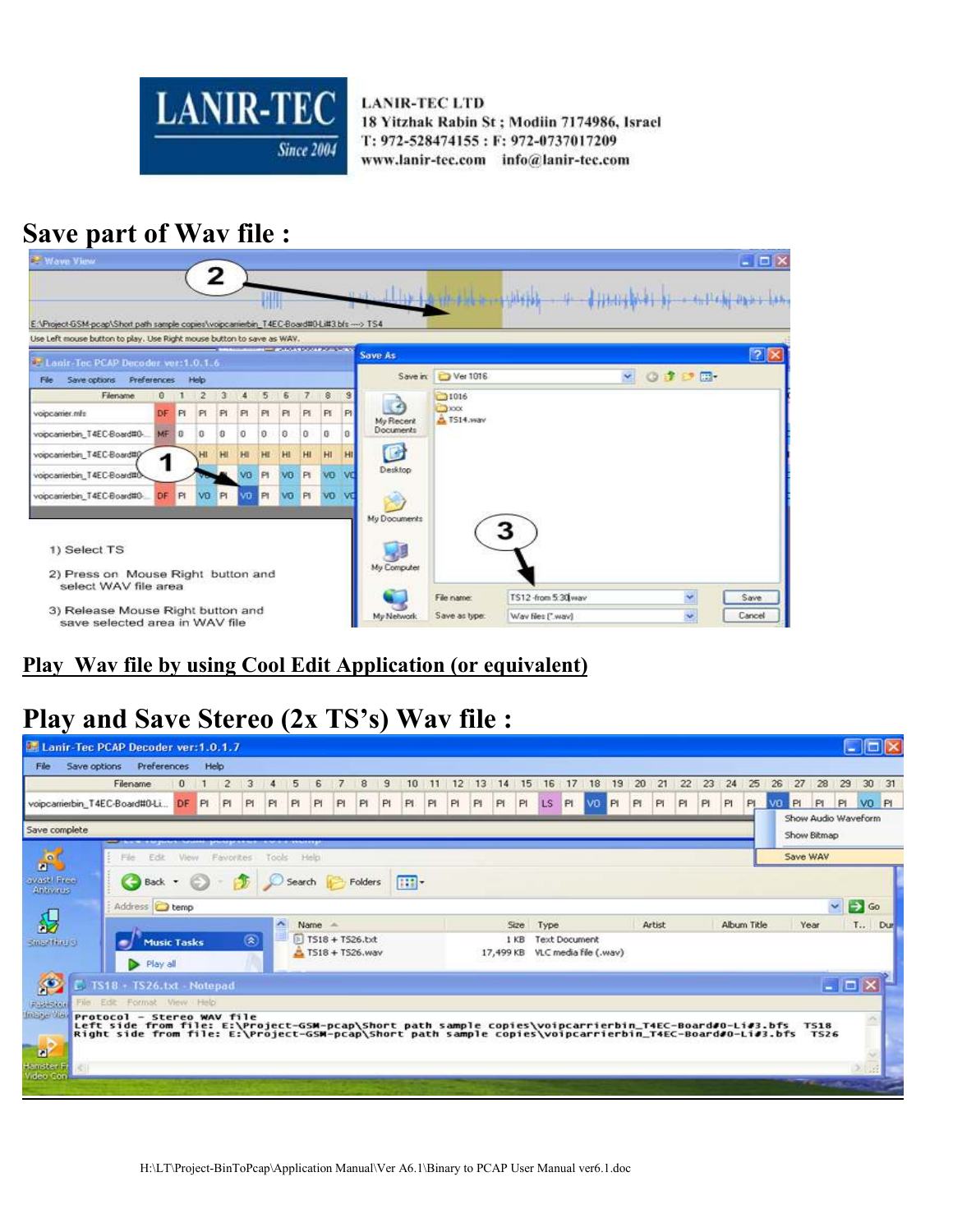

# **Play the WAV files by using Cool Edit Application (or equivalent)**



# **Bitmap of single TS:**

| Show Audio Waveform | <b>E</b> TVO                                              |
|---------------------|-----------------------------------------------------------|
| Show Bitmap         |                                                           |
| Same type select    |                                                           |
| Save PCAP           | tî.                                                       |
| Save WAV            | <b>YEB</b> up<br>anticività di Covatina<br>Ske=1, Yelow=0 |

To Show Bitmap of single TS - Select the TS by Left Click, then Right Click and press on "Show Bitmap"

## **PCAP file creation:**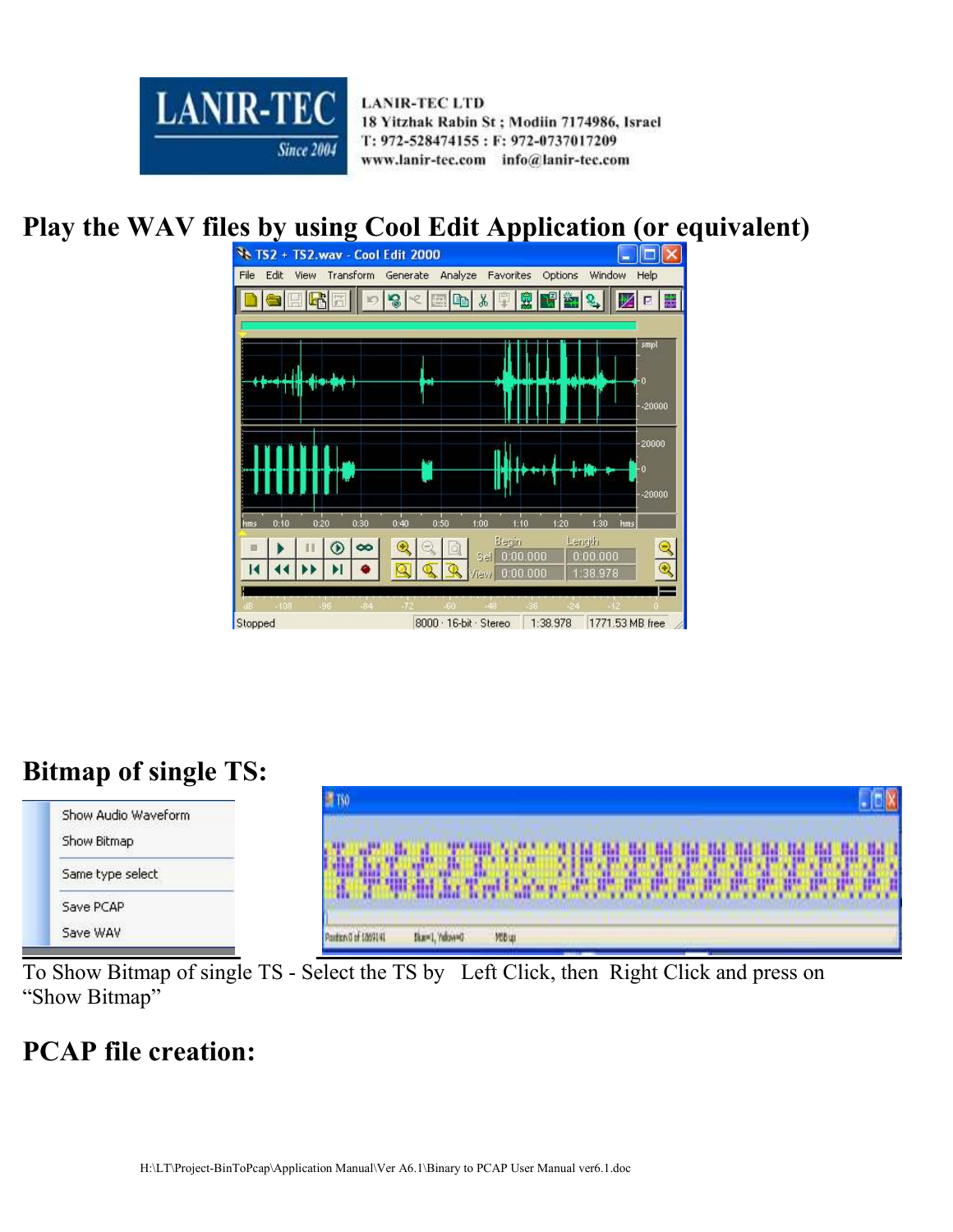

|                  |                     |                                                                                                                                                                                                                                                               | BSC5_AkL.pcap Pffiresbark 1.6.7 (SVN Rev 41973 from /trunk-1.6)]                                                                                                                                                                                                                                                                        |                                 |              | CE                                                                               |
|------------------|---------------------|---------------------------------------------------------------------------------------------------------------------------------------------------------------------------------------------------------------------------------------------------------------|-----------------------------------------------------------------------------------------------------------------------------------------------------------------------------------------------------------------------------------------------------------------------------------------------------------------------------------------|---------------------------------|--------------|----------------------------------------------------------------------------------|
|                  |                     |                                                                                                                                                                                                                                                               | the tilt they to Capture (mayor Statistics Telephony tools triumals tieb                                                                                                                                                                                                                                                                |                                 |              |                                                                                  |
|                  |                     |                                                                                                                                                                                                                                                               | 医后翼震击 气中                                                                                                                                                                                                                                                                                                                                | <b>BBQQQD UBBS H</b>            |              |                                                                                  |
|                  | Show Audio Waveform | Filter: gsm sns                                                                                                                                                                                                                                               |                                                                                                                                                                                                                                                                                                                                         | V Expression Oear<br>J118       |              |                                                                                  |
| Show Bitmap      |                     | Source<br>Tine.<br>206 16:00:34,000000 8199<br>630 16:01:19.000000 6149                                                                                                                                                                                       | <b>Destination</b><br>6149<br>8199                                                                                                                                                                                                                                                                                                      | Protocol.<br>GSM SMS<br>GSM SMS | Length Site: | B7 DT1 (DTAP) (SMS) CP-DATA (RP) RP-DA<br>56 DTI (DTAP) (SMS) CP-DATA (RP) RP-DA |
| Same type select |                     | 871 16:01:49,000000 6149                                                                                                                                                                                                                                      | <b>B1991</b>                                                                                                                                                                                                                                                                                                                            | GSM SMS                         |              | 63.DT1 (DTAP) (SMS) CP-DATA (RP) RP-DA                                           |
| Save PCAP        |                     | a Frame 638: 56 bytes on wire (448 bits), 56 bytes captured (448 bits)<br>a Message Transfer Part Level 2<br>a Message Transfer Part Level 3<br>a Signalling Connection Control Part                                                                          |                                                                                                                                                                                                                                                                                                                                         |                                 |              |                                                                                  |
| Save WAV         |                     | <b>B BSSAP</b><br>$\#$ GSM A-1/F DTAR - CP-DATA                                                                                                                                                                                                               |                                                                                                                                                                                                                                                                                                                                         |                                 |              |                                                                                  |
|                  |                     | a GSM A-1/F RR - RP-DATA (Network to MS)<br>E GSM SMS TROU (GSM 03.40) SMS-DELIVER<br>00 = TP-MTI: SMS-DELIVER (0)<br>E TP-Originating-Address - Q 875911)<br>⊞ TP-PID: 0<br>⊞ TR-DCS: 0<br>⊞ TP-Service-Centre-Time-Stamp<br>E TP-User-Data<br>SMS text: 1 B | D  = TP-RP: TP Reply Path parameter is not set in this SMS SUBMIT/DELIVER<br>.0 = TP-UDHI: The TP UD field contains only the short message<br>0.  = TP-SRI: A status report shall not be returned to the SME<br>I TP-MMS; No more messages are waiting for the MS in this SC.<br>TP-User-Data-Length: (4) depends on Data-Coding-Scheme |                                 |              |                                                                                  |
|                  |                     | 0030 85 62 80 04 BE FR VEHICLE                                                                                                                                                                                                                                |                                                                                                                                                                                                                                                                                                                                         | . 1.                            |              |                                                                                  |
|                  |                     |                                                                                                                                                                                                                                                               |                                                                                                                                                                                                                                                                                                                                         |                                 |              |                                                                                  |

To Create PCAP file - Select the TS by Left Click, then Right Click and press on "Save PCAP" Sample of PCAP file when filtered by "gsm\_sms"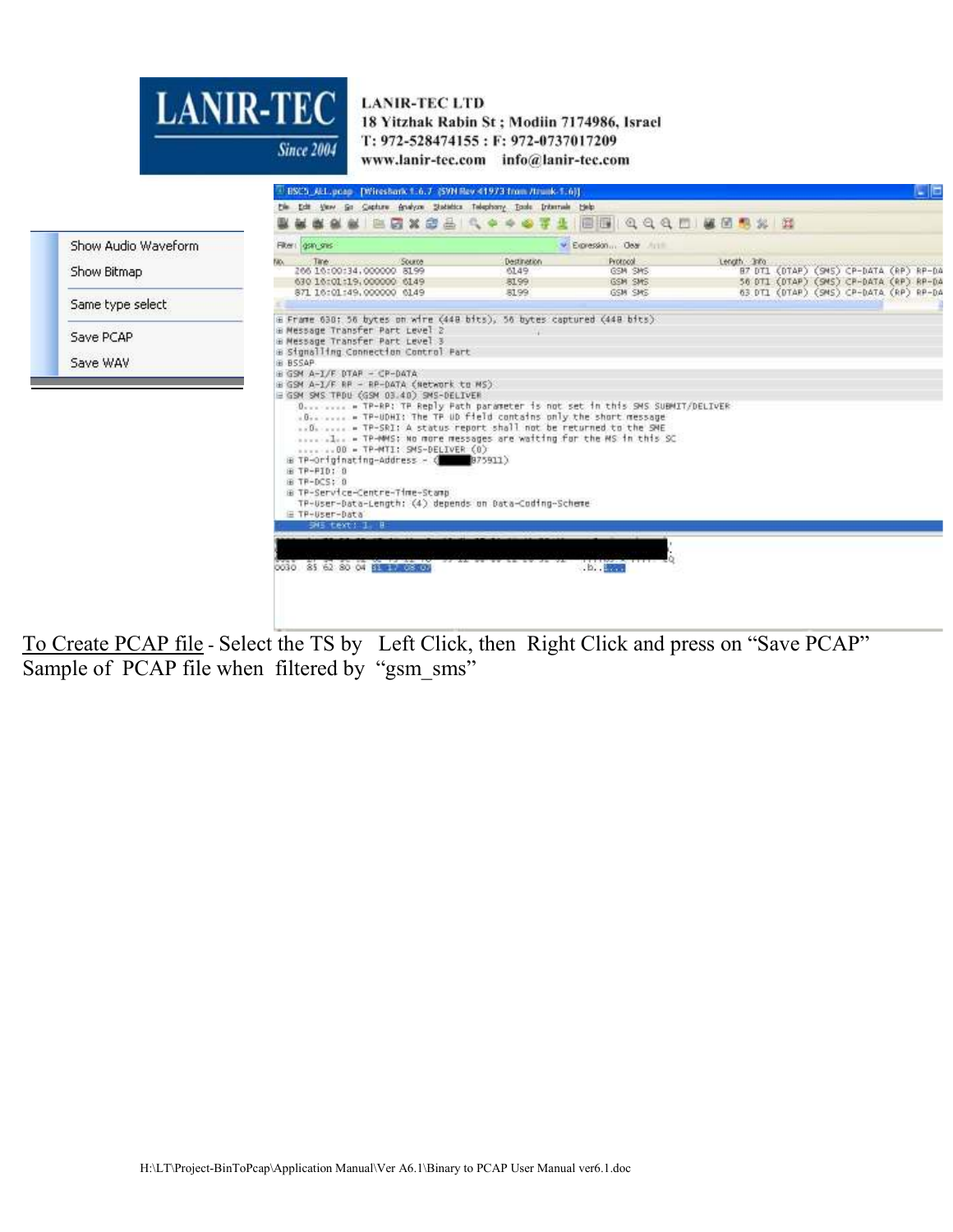

## **Merge HDLC links , save in \*.SFS and convert into PCAP file Merge HDLC Low Speed (LSL) link**

- Select LSL TS's (Max =32)
- Save them in new \*.SFS file : "**File -> Convert selected TS's to SFS format**
- As result you get 2 files (\*.TXT, \*.SFS) and one folder with pure Binary data
- Drag \*.SFS file into application
- now you can store it as "work " and make PCAP file

| Filename                                                 | $\mathbf{0}$ |                | $\overline{c}$ | $\mathfrak{Z}$ | 4                                                | 5                | 6            | 7            | 8                              | $\overline{9}$ | 10              | 11              | 12             | 13              | 14                 | 15                   | 16            | 17              |   |
|----------------------------------------------------------|--------------|----------------|----------------|----------------|--------------------------------------------------|------------------|--------------|--------------|--------------------------------|----------------|-----------------|-----------------|----------------|-----------------|--------------------|----------------------|---------------|-----------------|---|
| voipcamer.mfs                                            | DF           | P1             | PI             | P1             | P1                                               | PI               | PI.          | PI           | DI.                            | D <sub>1</sub> | $\mathbf{D}$    | D1              |                | <b>DL</b> VO PI |                    |                      | LS            | V <sub>0</sub>  | F |
| voipcamerbin_T4EC-Board#0-                               | MF           | $\overline{0}$ | Û              | $\mathbf{0}$   | $\mathfrak{o}$                                   | $\boldsymbol{0}$ | $\mathbf{0}$ | $\mathbf{0}$ |                                |                | Select LSL TS's |                 |                |                 |                    |                      | LS.           | $\overline{0}$  |   |
| voipcamerbin                                             |              |                |                | HI             | H1                                               | H1               | HI           | H1           | H1                             | HI             | H <sub>l</sub>  | H <sub>II</sub> | H <sub>1</sub> | H1              | H1                 | Ήl                   | LS            | H <sub>II</sub> |   |
| 3 x LSL TS's merged<br>voipcamerbin<br>into one SFS file |              |                |                |                |                                                  |                  |              |              | <b>D:</b> D: Data Records temp |                |                 |                 |                |                 | w                  |                      |               | PI              |   |
| voipcamerbin_t4ec-board#0-li                             | 10F          |                | TРI            |                | File.                                            | Edit             | View         |              | Favorites                      |                | Tools           |                 | Help           |                 |                    |                      |               | PI              |   |
| voipcarrier.mfs                                          |              |                |                |                |                                                  |                  | Back *       |              |                                |                |                 | Search          |                |                 | Folders            |                      | »             | VO              |   |
| 3xMerged_LSL_Links.sfs                                   | LS           | L <sub>S</sub> | <b>LS</b>      |                | Address <b>C</b> temp                            |                  |              |              |                                |                |                 |                 |                |                 | I→<br>$\checkmark$ | Go                   |               | $\times$        |   |
|                                                          |              |                |                |                | Name =                                           |                  |              |              |                                |                |                 |                 |                | Size            | Type               |                      |               |                 |   |
| <b>LSL TS's stored</b><br>in SFS file                    |              |                |                |                | 3xMerged_LSL_Links.sfs<br>3xMerged_LSL_Links.txt |                  |              |              | 3xMerged_LSL_Links_files       |                |                 |                 |                | 1 KB<br>1 KB    | Folder<br>SFS File | <b>Text Document</b> |               |                 |   |
|                                                          |              |                |                | ≤.             |                                                  |                  |              |              | <b>JIII</b>                    |                |                 |                 |                |                 |                    |                      | $\rightarrow$ |                 |   |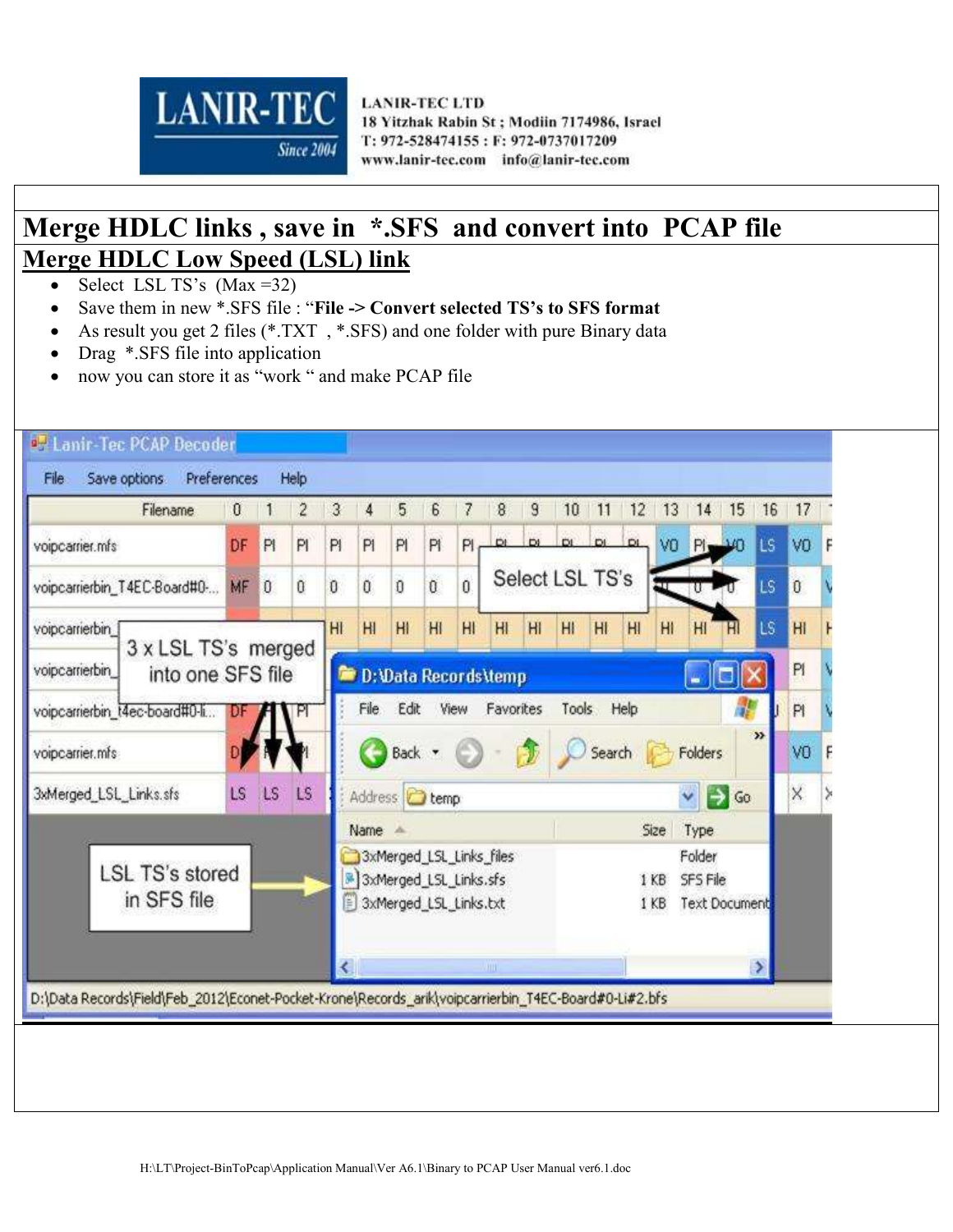

# **Merge HDLC High Speed (HSL) link**

It means - to convert **High Speed Link** (HSL) recorded file which occupy 31 or 32 TS's, into ONE TS (\*.SFS -Single Format System file). In this application any HSL link indicated by yellow strip on the bottom of the TS's line. Maximum number of 32 HSL Links could be merged and assembled into single SFS file.

This feature was very useful when working with huge Wireshark PCAP files for search information placed there.

**NOTE: HDLC HSL Link, merged into on TS, can be used only for PCAP file generation and can't used as regular \*.BIN record to play it. All info about source files history stored in \*.txt file** 

| <b>PH Lanir-Tec PCAP Decoder</b><br>Save options<br>File         | Preferences  |                | Help           |                 |           |                               |              |                   |                                                                                       |                |           |                |           |                |           |          |          |                |
|------------------------------------------------------------------|--------------|----------------|----------------|-----------------|-----------|-------------------------------|--------------|-------------------|---------------------------------------------------------------------------------------|----------------|-----------|----------------|-----------|----------------|-----------|----------|----------|----------------|
| Filename                                                         | $\mathbf{0}$ | $\blacksquare$ | 2              | 3               | 4         | 5                             | 6            | 7                 | 8                                                                                     | 9              | 10        | 11             | 12        | 13             | 14        | 15       | 16       | 17             |
| telecel bsc4 hsl#1-000.bfs                                       | MF           | H <sub>S</sub> | H <sub>S</sub> | H <sub>S</sub>  | <b>HS</b> | <b>HS</b>                     | <b>HS</b>    | H <sub>S</sub>    | HS:                                                                                   | H <sub>S</sub> | HS.       | HS.            |           | HS HS          |           |          |          | <b>HS</b> HS   |
| telecel bsc4 hsl#1-0001.bfs                                      | MF           |                |                | HS HS HS        |           |                               |              |                   | Select 12 x HSL links by pressing on<br>yellow lines area                             |                |           |                |           | ue.            |           | S HS HS  |          | <b>HS</b>      |
| telecel bsc4 hsl#1-0002.bfs                                      | $\times$     |                |                | HS HS HS        |           | H <sub>2</sub> H <sub>2</sub> | 1H5          |                   |                                                                                       |                |           | нь             | нs        | <b>HS</b>      |           | IS HS HS |          | I HS           |
| telecel<br>D: \Data Records\temp\12xMerged_HSL                   |              |                |                |                 |           |                               | m.           | <b>The Second</b> |                                                                                       |                |           | HS HS HS HS    |           | <b>HS</b>      |           | HS HS HS |          | <b>HS</b>      |
| Edit<br>telecel<br>View<br>File                                  |              | Favorites      |                | Tools           | Help      |                               |              |                   | <b>Identification</b>                                                                 | HS.            |           | HS HS HS HS    |           |                |           | HS HS HS |          | H <sub>S</sub> |
| telecel<br>Back -                                                |              |                |                |                 | Search    |                               | Folders      |                   | »                                                                                     | HS.            |           | HS HS HS HS    |           |                |           | HS HS HS |          | HS.            |
| telecel<br>Address 12xMerged_HSL                                 |              |                |                |                 |           |                               | $\checkmark$ | ⊢                 | Go                                                                                    | HS.            |           | HS HS HS HS    |           |                |           | HS HS HS |          | HS.            |
| Name -<br>telecel                                                |              |                |                |                 |           | Size                          | Type         |                   |                                                                                       | H <sub>S</sub> | <b>HS</b> | HS HS HS       |           |                |           | HS HS HS |          | <b>HS</b>      |
| 12xMerged HSL Links files<br>telecel<br>12xMerged_HSL_Links.sfs  |              |                |                |                 |           |                               |              |                   | Save 12xHSL links in SFS format file :<br>File -> Convert selected TS's to SFS format |                |           |                |           | <b>HS</b>      |           | HS HS HS |          | H <sub>S</sub> |
| 12xMerged_HSL_Links.txt<br>telecel                               |              |                |                |                 |           |                               |              |                   | ь                                                                                     | нэ             | <b>HS</b> | HS HS          |           | HS.            |           |          |          | <b>HS</b>      |
| telecel_bsc4_hsl#4-0002.bfs                                      | ×            | <b>HS</b>      | HS.            | IH <sub>S</sub> | <b>HS</b> | HS                            | $ $ HS       | <b>HS</b>         | H <sub>S</sub>                                                                        | <b>HS</b>      | <b>HS</b> | <b>HS</b>      | <b>HS</b> | H <sub>S</sub> |           |          |          | <b>HS</b>      |
| telecel bsc4 hsl#4.bfs                                           | MF           | H <sub>S</sub> | H <sub>S</sub> | H <sub>S</sub>  |           | HS HS                         | <b>HS</b>    | HS:               | <b>HS</b>                                                                             | H <sub>S</sub> | <b>HS</b> | H <sub>S</sub> | <b>HS</b> | <b>HS</b>      | <b>HS</b> |          | HS.      | <b>HS</b>      |
| 12xMerged HSL Links.sfs                                          |              |                |                |                 |           |                               |              |                   |                                                                                       |                |           |                |           | $\times$       | $\times$  | $\times$ | $\times$ | $\times$       |
| 12xHSL Links Merged in one SFS format file ready to save as PCAP |              |                |                |                 |           |                               |              |                   |                                                                                       |                |           |                |           |                |           |          |          |                |
| D:1D                                                             |              |                |                |                 |           |                               |              |                   |                                                                                       |                |           |                |           |                |           |          |          |                |

## **Merge one HSL file (31or 32 Ts's) :**

- 1)Left Mouse Click on High Speed Link (TS's side signed by yellow line)
- 2) **File** -> "**Convert Selected TS's to SFS format**"
- 3) On the question : " **Do you want to merge**……." Answer "**Yes**" and save new (\*.SFS ) file
- 4) Load new \*.SFS file into application.

# **Merge few HSL files (31Ts'seach HSL link ) , to one SFS file:**